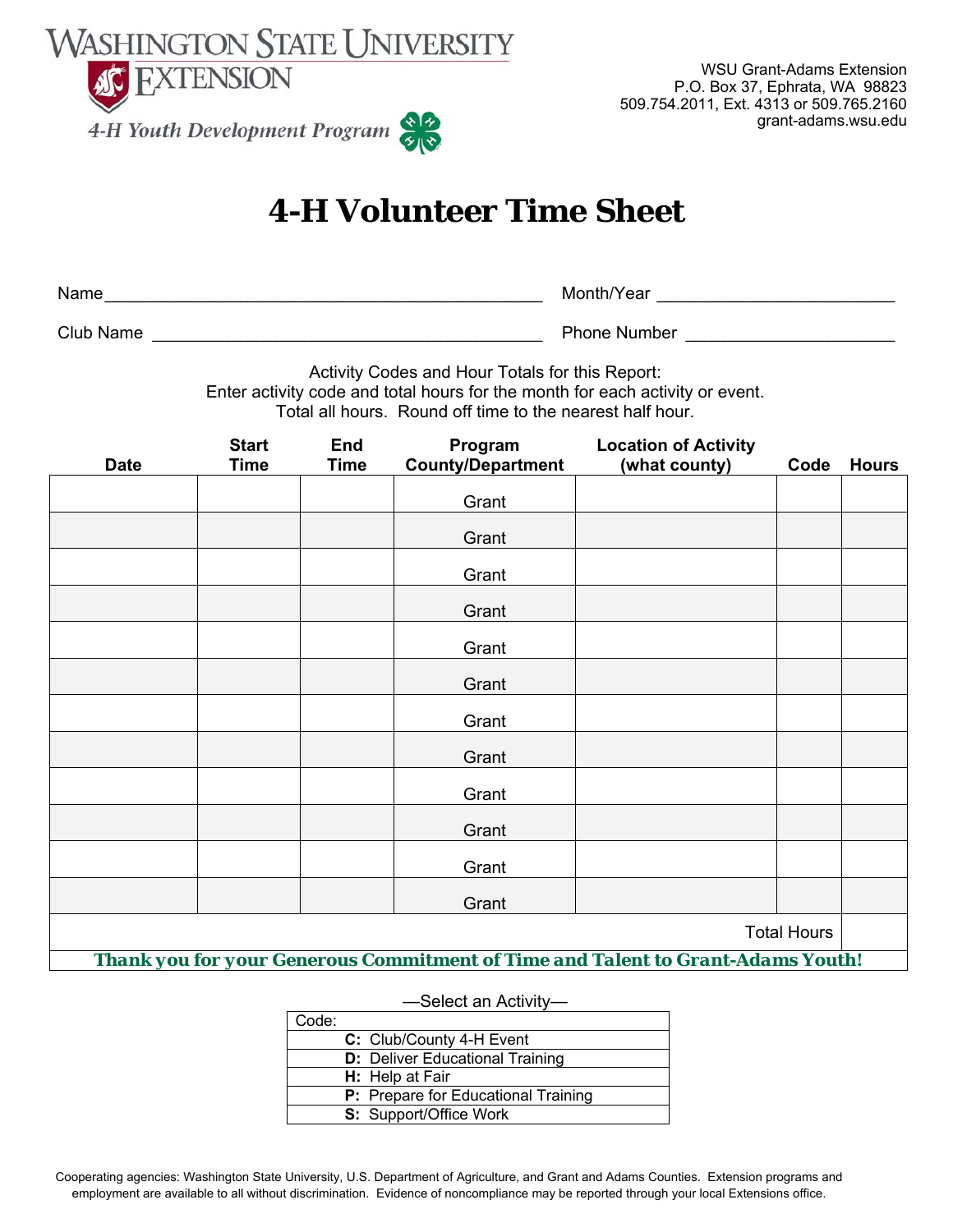### **WSU 4-H Volunteer Hours Report System**

### **How to Report Volunteer Hours on the WSU Volunteer System**

- **※** Log on at http://ext.wsu.edu/Volunteers/logon.aspx.
- Log in with your WSU Volunteer System user name (your last name) and password (password!) - remember the exclamation mark. Some volunteers will need to enter their first and last name as their user name (there is a space between first and last name). The reason for this is that some names are already being utilized as a user name by another volunteer.
- **<sup>●●</sup>** Select Volunteers from the menu at left.
- **Choose Enter Activity from the Menu items. Click "Select an Activity". There are five** choices. Select the one that best describes your activity.
- **<sup>●●</sup> Select the appropriate information from each of the dropdown lists. County/Department** is always **Grant**. Location of Activity is the county where the activity took place.
- **<sup>●</sup>** Select the date on which the activity occurred. You may have to use the navigation arrows on the calendar to get to the correct month. You can enter multiple activities for the same day. However, each activity must have a different start and end time.
- <sup>88</sup> Click the "Save" button.
- <sup>36</sup> After you save a record, there will be a message at the top of the page to indicate that the record was saved. At this point you may choose another menu item on the left, logout, or add a new record. If you add a new record, simply change the information needed to reflect the new activity. You may click the "Clear the Form" button to start with a blank record.

### **Why Do Volunteers Need to Report Hours in this System?**

We at WSU Extension could not have an educational impact in local communities without the work done by volunteers. For this we *thank you* very much! So why do we ask you to do even more for us and report the details of your work? Well, both WSU and the State of Washington look after the well-being of volunteers by requiring workers' compensation insurance for every volunteer. This pays for medical treatment in the event that you are injured while working as a volunteer.

Washington State law requires that all volunteers working in support of WSU programs are covered by worker compensation insurance. The Washington State Department of Labor and Industry uses the dates and number of hours that volunteers work to determine the amount of insurance that must be purchased to adequately cover our volunteers. To be in compliance with State Law, WSU Extension has developed an online tool to facilitate collection and analysis of volunteer contributions. The system will be sequentially launched to each WSU Extension volunteer-based program.

*—-WSU Volunteer Database*

If you are unable to log in to the volunteer database or if you have questions, please call the Grant-Adams Extension office, 754-2011 ext. 4313.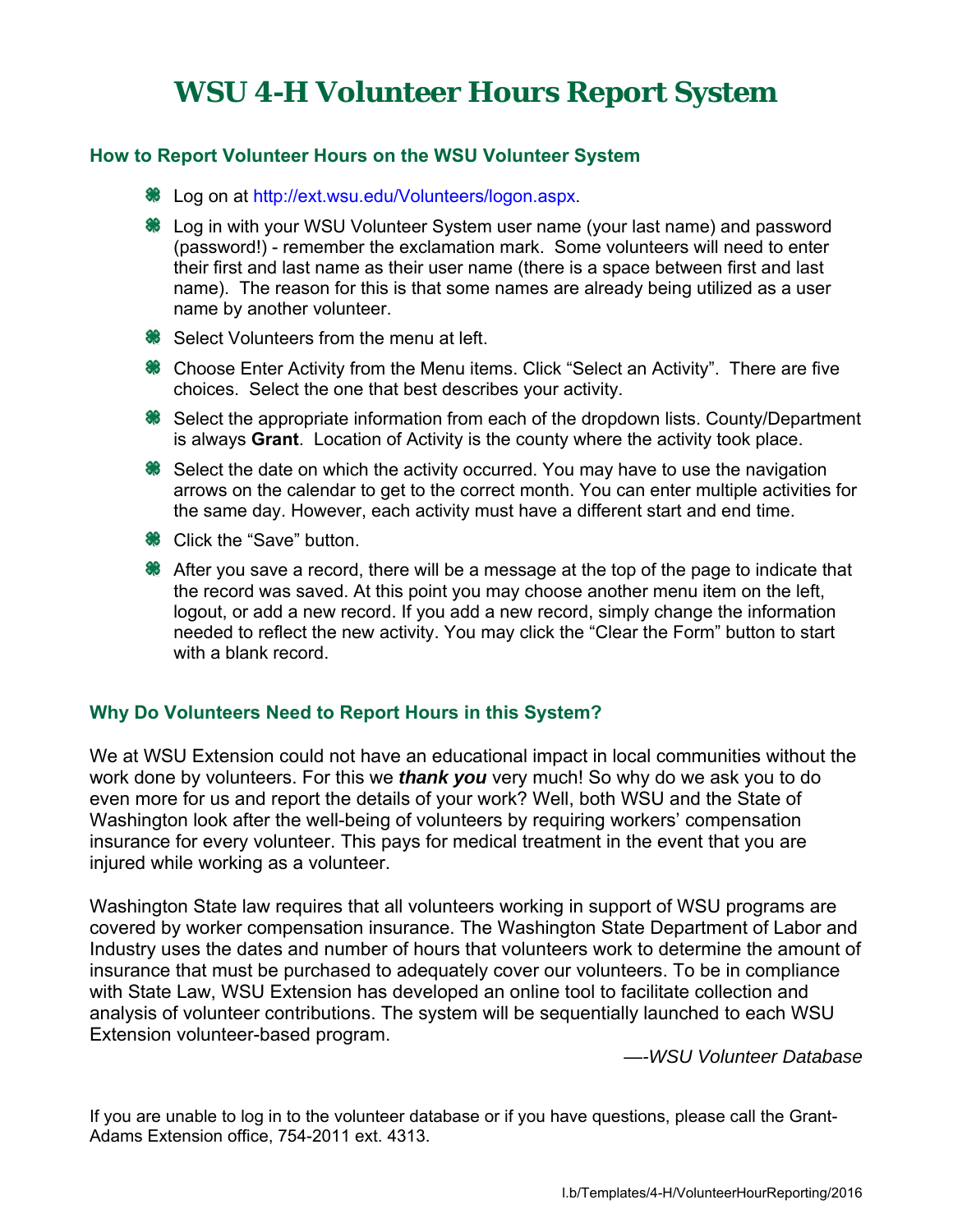## **How to Report Volunteer Hours**

The URL for entering your volunteer hours is http://ext.wsu.edu/Volunteers/logon.aspx.

This screen will ask for a User Name and a Password. Your user name is your last name and the Password is password! (don't forget the exclamation point), click Log In,

Some volunteers will need to enter their first and last name as their user name (there is a space between first & last name). The reason for this is that some names are already being utilized as a user name by another volunteer.

| <b>WASHINGTON STATE</b><br><b>AT I INIVERSITY</b><br>World Class. Face to Face. | <b>WSU Volunteer Database</b>                                                                                           |                                                                    |
|---------------------------------------------------------------------------------|-------------------------------------------------------------------------------------------------------------------------|--------------------------------------------------------------------|
|                                                                                 |                                                                                                                         | <b>Home</b><br>Logout                                              |
|                                                                                 | In 2016, 3086 volunteers reported 126,548 hours.<br>Thank you, Volunteers!                                              |                                                                    |
| <b>WSU Extension</b>                                                            |                                                                                                                         |                                                                    |
| Home                                                                            | Log In<br>User Name: Berens                                                                                             | User Name is your Last Name.                                       |
| <b>Volunteers</b>                                                               | Password: occocococ<br>Lua In                                                                                           | Some volunteers will need to<br>enter their first and last name as |
| <b>Personal Information</b>                                                     | forgot password                                                                                                         | their user name.)                                                  |
| <b>Change Password</b>                                                          |                                                                                                                         | Password is password!                                              |
| <b>Why Report Hours</b>                                                         | If you are a WSU employee and using a WSU NetID to<br>please click WSU NetID Logon                                      |                                                                    |
|                                                                                 | WSU NetID Logon                                                                                                         |                                                                    |
|                                                                                 |                                                                                                                         |                                                                    |
|                                                                                 | WSU Extension, PO Box 646248, Hulbert 411, Washington State University, Pullman WA 99164-6248, 509-335-2837, Contact Us |                                                                    |

pyright © 2016 Board of Regents, <u>Washington State University</u> | <u>Accessibility</u> | <u>Policies</u> | <u>Copyright</u>

Complete the requested information (you will only have to do this once). Check to see if your email is correct. Type in none if you have no email. Primary Volunteer County is always **Grant.** Click save.

| <b>WASHINGTON STATE</b><br>World Class, Face to Face.                                                                   | <b>13 N 247</b><br><b>WSU Volunteer Database</b>                                                                                                                                                                                                                                                                                                                                                                  |
|-------------------------------------------------------------------------------------------------------------------------|-------------------------------------------------------------------------------------------------------------------------------------------------------------------------------------------------------------------------------------------------------------------------------------------------------------------------------------------------------------------------------------------------------------------|
|                                                                                                                         | Home<br>Logout                                                                                                                                                                                                                                                                                                                                                                                                    |
| <b>WSILFxtension</b><br>Home<br><b>Volunteers</b><br>Personal Information<br>Change Password<br><b>Why Report Hours</b> | Welcome to the WSU Volunteer System!<br>Logged on as: Kiehn<br>You must complete this information before you can continue.<br><b>First Name</b><br><b>Last Name</b><br><b>Middle Name</b><br><b>Address</b><br>City<br><b>State</b><br>ZIP<br>Phone<br>XXXX-XXXX)<br>$\ddot{\phantom{1}}$<br><b>Primary Volunteer County Grant</b><br>Save<br>Email<br><b>User Name</b><br>Kiehn<br>Change User Name<br>$\bullet$ |